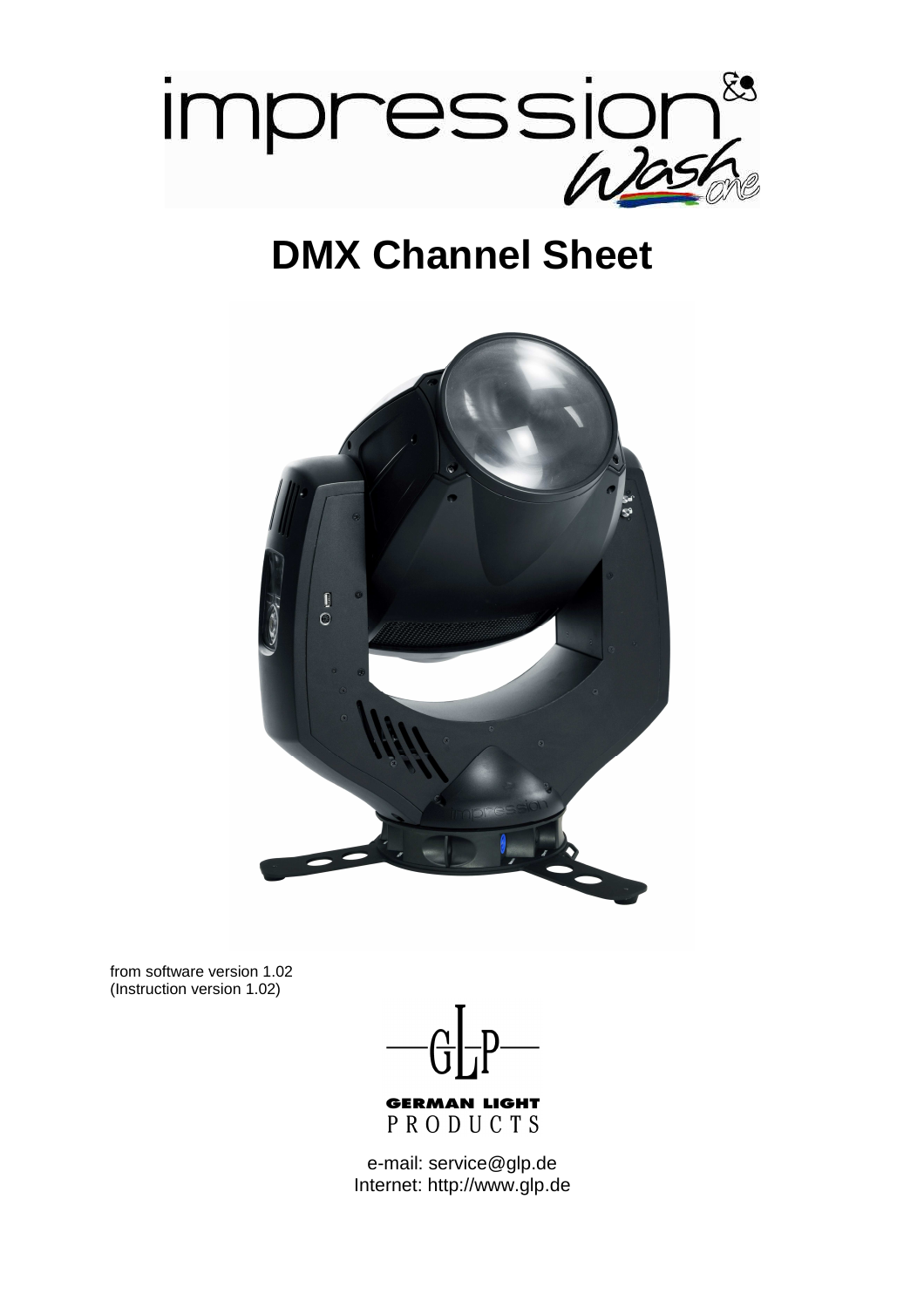



# **DMX Channels**

# **Normal-Mode 18 DMX Channels**

| <b>Channel</b>  | <b>Function</b>                                                     | <b>Time and Value</b>                    | <b>DMX</b> | <b>HEX</b>         | %       |
|-----------------|---------------------------------------------------------------------|------------------------------------------|------------|--------------------|---------|
| 1) PAN- coarse  | $0.660^{\circ}$                                                     |                                          | 0.255      | 00.FF              | 0.100   |
| 2) PAN-fine     | High- Pos  High- Pos +<br>$2,6^{\circ}$ (16 Bit)                    |                                          | 0.255      | 00.FF              | 0.100   |
| 3) Tilt-coarse  | $0.280^\circ$                                                       |                                          | 0.255      | 00.FF              | 0.100   |
| 4) Tilt-fine    | High- Pos  High- Pos +<br>$1,2^{\circ}(16 \text{ Bit})$             |                                          | 0.255      | 00.FF              | 0.100   |
| 5) Color        | Colors adjustable via RGB                                           |                                          | 0.7        | 0007               | 0.2,5   |
| (fixed)         | Color 01 - Red                                                      |                                          | 8.15       | 080F               | 3.5,5   |
|                 | Color 02 - Amber                                                    |                                          | 1623       | 1017               | 6.8,5   |
|                 | Color 03 - Yellow warm                                              |                                          | 24.31      | 18.1F              | 9.12,5  |
|                 | Color 04 - Yellow                                                   |                                          | 3239       | 2027               | 13.15,5 |
|                 | Color 05 - Green                                                    |                                          | 40.47      | 28.2F              | 16.18,5 |
|                 | Color 06 - Turquoise                                                |                                          | 48.55      | 3037               | 1921,5  |
|                 | Color 07 - Cyan                                                     |                                          | 5663       | 383F               | 2224,5  |
|                 | Color 08 - Blue                                                     |                                          | 6471       | 40.47              | 2527,5  |
|                 | Color 09 - Lavender                                                 |                                          | 7279       | 48.4F              | 2830,5  |
|                 | Color 10 - Malve                                                    |                                          | 8087       | 5057               | 31.34,5 |
|                 | Color 11 - Magenta                                                  |                                          | 88.95      | 585F               | 35.37,5 |
|                 | Color 12 - Pink                                                     |                                          | 96103      | 6067               | 38.40,5 |
|                 | White - CTO                                                         | Color temp.<br>3200K                     | 104111     | 68.6F              | 41.43,5 |
|                 | White                                                               | Color temp.<br>5600K                     | 112119     | 7077               | 44.46,5 |
|                 | White $-$ CTB                                                       | Color temp.<br>7200K                     | 120127     | 787F               | 47.49,5 |
|                 | Rainbow Effect Stop                                                 |                                          | 128        | 80                 | 50      |
|                 | <b>Rainbow Effect</b>                                               | slow - fast                              | 129.223    | 81.DF              | 51.88   |
| 6) Red          | Color mixing system - Red                                           | $0 - 100%$                               | 0.255      | 00.FF              | 0.100   |
| 7) Green        | Color mixing system -<br>Green                                      | $\overline{0}$ - 100%                    | 0.255      | 00.FF              | 0.100   |
| 8) Blue         | Color mixing system - Blue                                          | $0 - 100%$                               | 0.255      | 00.FF              | 0.100   |
| 9) Shutter      | Shutter closed                                                      |                                          | 0.15       | 000F               | 0.5,5   |
|                 | Shutter pulse random                                                | $slow - fast$                            | 16.47      | 10.2F              | 6.18,5  |
|                 | Shutter ramp up                                                     | $slow - fast$                            | 4879       | 30.4F              | 19.31   |
|                 | Shutter ramp down                                                   | $slow - fast$                            | 80.111     | 50.6F              | 32.43   |
|                 | Shutter ramp up/down                                                | $slow - fast$                            | 112.143    | 70.8F              | 44.56   |
|                 | Random strobe                                                       | $slow - fast$                            | 144159     | 90.9F              | 5762    |
|                 | Strobe effect pause                                                 | $5s$ $0,1s$                              | 160.199    | A0C7               | 6377    |
|                 | Strobe effect slow - fast                                           | 1 Hz  25 Hz                              | 200241     | C8.F1              | 78.95   |
|                 | Shutter open                                                        |                                          | 242255     | F <sub>2</sub> .FF | 96100   |
| 10) Dimmer      | Dimmer                                                              | 0% - 100%                                | 0.255      | 0.FF               | 0.100   |
| 11) Color temp. | No color temperature<br>correction                                  |                                          | 07         | 0.07               | 02,5    |
|                 | Continuous color<br>temperature correction<br>between 7200k - 3200k | Applicable for ALL<br>color <sub>5</sub> | 8.255      | 08.FF              | 3.100   |
| 12) Special     | <b>RESET1</b>                                                       |                                          | 250253     | FA.FC              | 9899    |
|                 | <b>RESET 2</b>                                                      |                                          | 254.255    | FD.FF              | 100     |

GLP • German Light Products GmbH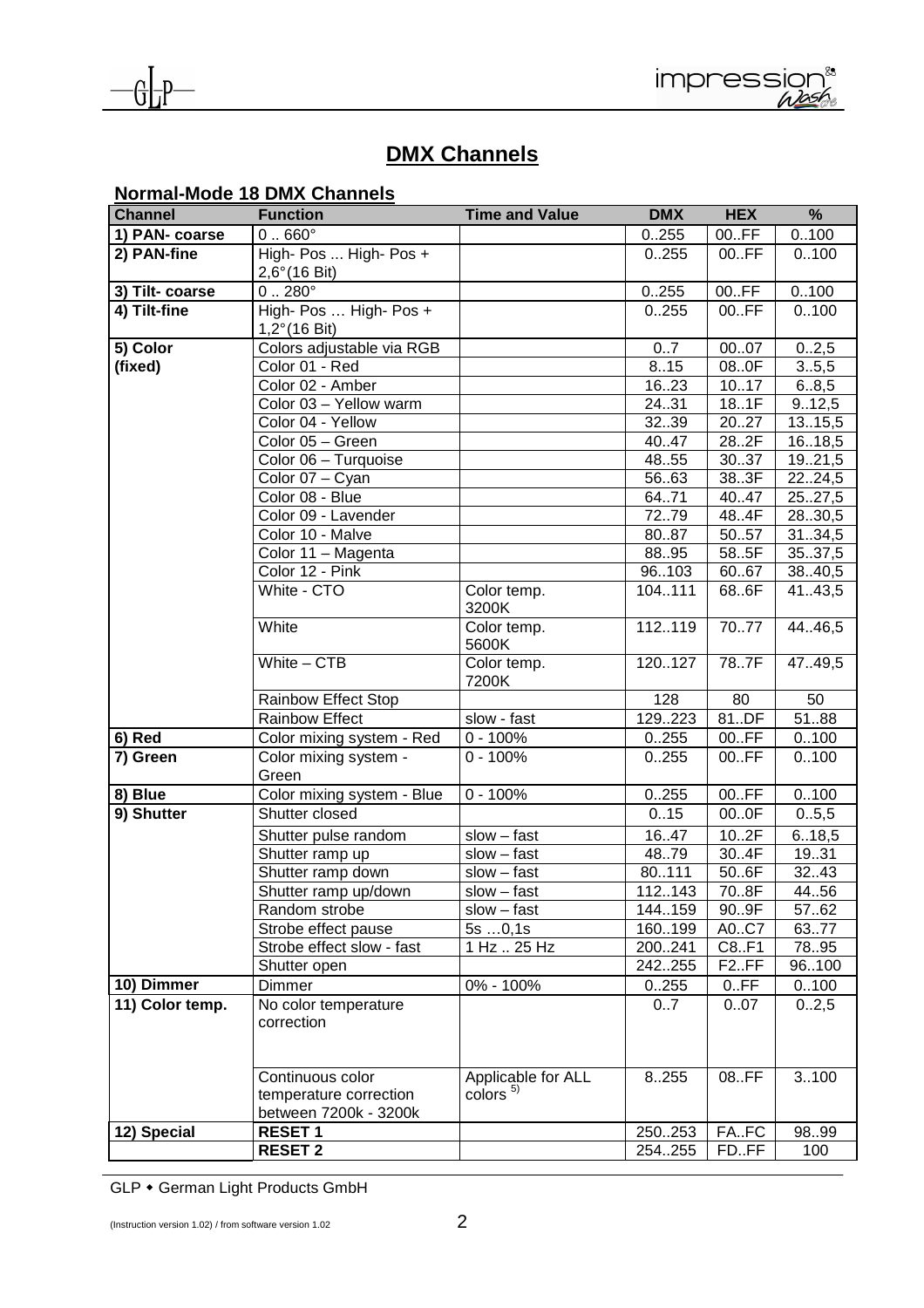



| 13) Movement    | No movement                |                                     | $\mathbf 0$            | 0        | 0                 |
|-----------------|----------------------------|-------------------------------------|------------------------|----------|-------------------|
|                 | <b>Movement</b>            | <b>Size</b>                         | Phase                  |          |                   |
|                 | <b>PAN</b>                 |                                     | $\overline{0^{\circ}}$ |          | 0101              |
|                 |                            | 1                                   | $\overline{90^\circ}$  |          | 0203              |
|                 |                            | 1                                   | $180^\circ$            |          | 04.05             |
|                 |                            | 1                                   | $270^\circ$            |          | 0607              |
|                 | <b>PAN</b>                 | $\overline{2}$                      | $0^{\circ}$            |          | 0809              |
|                 |                            | $\overline{2}$                      | $90^\circ$             |          | 1011              |
|                 |                            | $\overline{2}$                      | $180^\circ$            |          | $\overline{1213}$ |
|                 |                            | $\overline{2}$                      | $270^\circ$            |          | 14.15             |
|                 | <b>PAN</b>                 | 3                                   | $0^{\circ}$            |          | 1617              |
|                 |                            | 3                                   | $90^\circ$             |          | 18.19             |
|                 |                            | 3                                   | $180^\circ$            |          | 2021              |
|                 |                            | 3                                   | $270^\circ$            |          | 2223              |
|                 | <b>PAN</b>                 | $\overline{\mathcal{A}}$            | $0^{\circ}$            |          | 24.25             |
|                 |                            | 4                                   | $90^\circ$             |          | 26.27             |
|                 |                            | 4                                   | $180^\circ$            |          | 2829              |
|                 |                            | 4                                   | $270^\circ$            |          | 30.31             |
|                 | <b>TILT</b>                | size / phase see also<br><b>PAN</b> | 32.63                  | 203F     | 1325              |
|                 | PAN / TILT                 | size / phase see also<br><b>PAN</b> | 64.95                  | 40.5F    | 2637              |
|                 | PAN / TILT (inverse)       | size / phase see also<br><b>PAN</b> | 96127                  | 60.7F    | 3850              |
|                 | Circle                     | size / phase see also<br><b>PAN</b> | 128.159                | 80.9F    | 5162              |
|                 | Circle (inverse)           | size / phase see also<br><b>PAN</b> | 160191                 | A0.BF    | 63.75             |
|                 | Lying eight                | size / phase see also<br><b>PAN</b> | 192223                 | $CO.$ DF | 7687              |
|                 | Random movement            | size see also PAN                   | 224255                 | E0.FF    | 88.100            |
| 14) Speed       | Pan/Tilt relative movement |                                     | 01                     | 0001     | 0.0,5             |
| Pan/Tilt        | Pan/Tilt slow - fast       | Pan Min. 660°                       | 2255                   | 02.FF    | 1100              |
|                 | Use this channel 14) also  | Pan Max. 660°                       |                        |          |                   |
|                 | for the speed of the       | Tilt Min. 280°                      |                        |          |                   |
|                 | movements (channel 13).    | Tilt Max. 280°                      |                        |          |                   |
|                 |                            |                                     |                        |          |                   |
|                 |                            |                                     |                        |          |                   |
|                 |                            |                                     |                        |          |                   |
| 15) Zoom        | Super Beam                 | $3^\circ$                           | 0.4                    | 0004     | 0.1               |
|                 | Spot - Flood               | $7^\circ - 60^\circ$                | 5.255                  | 05255    | 2100              |
| 16) Focus       | Hard - Soft                | $0 - 100%$                          | 0.255                  | 0.FF     | 0.100             |
| 17) Shaper Size | Open - Close               | $0 - 100%$                          | 0.255                  | 00.FF    | 0.100             |
| 18) Beam Shaper | Rotate                     | $0^\circ$ - 200 $^\circ$            | 0.255                  | 00.FF    | 00100             |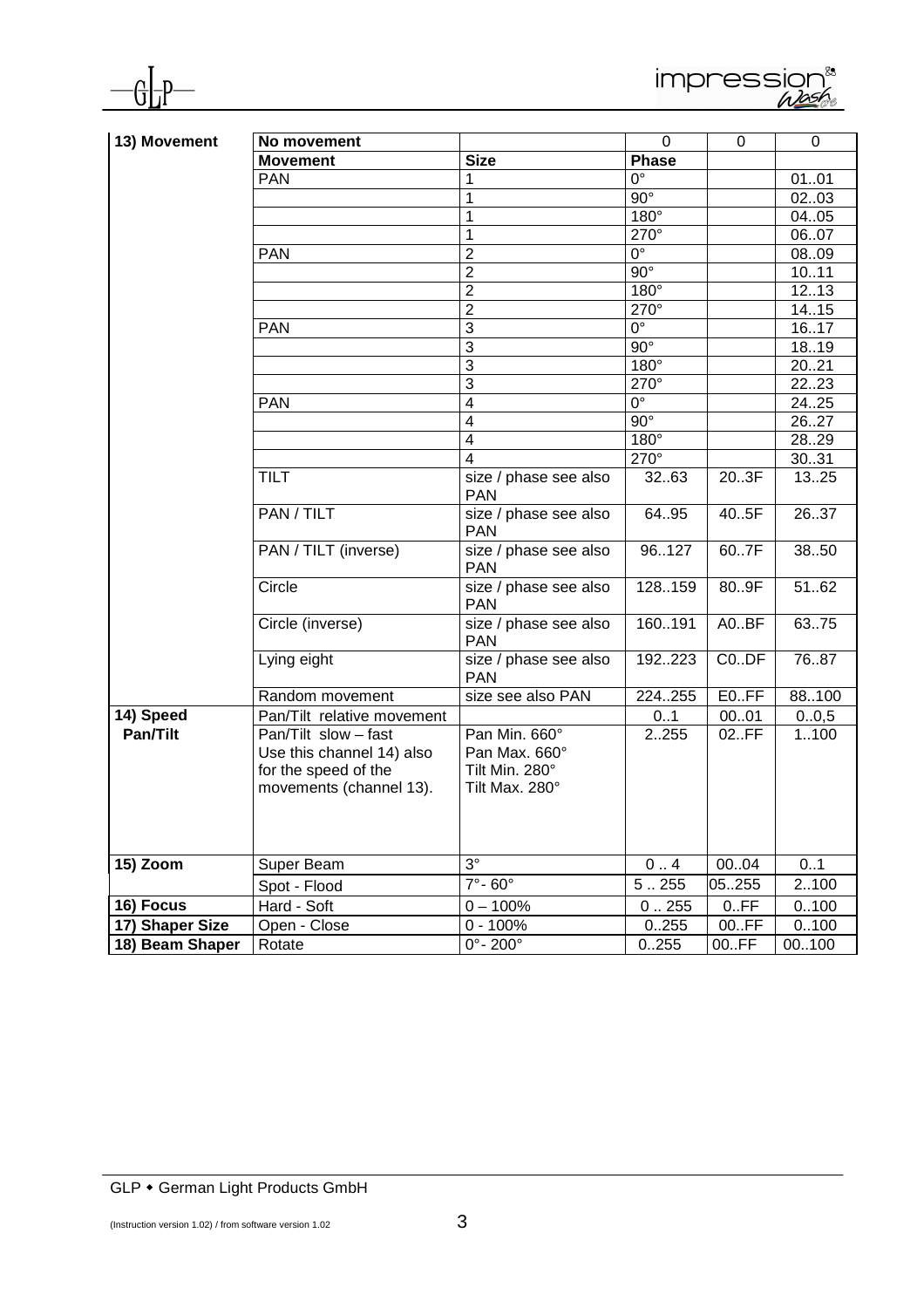

## **Compress-Mode 14 DMX Channels**

| <b>Channel</b>  | <b>Function</b>                              | <b>Time and Value</b>    | <b>DMX</b>   | <b>HEX</b> | %         |
|-----------------|----------------------------------------------|--------------------------|--------------|------------|-----------|
| 1) PAN- coarse  | $0.660^\circ$                                |                          | 0.255        | 00.FF      | 0.100     |
| 2) PAN-fine     | High- Pos  High- Pos +(16<br>Bit)            |                          | 0.255        | 00.FF      | 0.100     |
| 3) Tilt- coarse | $0.280^{\circ}$                              |                          | 0.255        | 00.FF      | 0.100     |
| 4) Tilt-fine    | High- Pos  High- Pos +<br>$(16 \text{ Bit})$ |                          | 0.255        | 00.FF      | 0.100     |
| 5) Color        | Colors adjustable via RGB                    |                          | 07           | 0007       | 02,5      |
| (fixed)         | Color 01 - Red                               |                          | 8.15         | 080F       | 3.5,5     |
|                 | Color 02 - Amber                             |                          | 1623         | 1017       | 6.8,5     |
|                 | Color 03 - Yellow warm                       |                          | 24.31        | 18.1F      | 9.12,5    |
|                 | Color 04 - Yellow                            |                          | 3239         | 2027       | 13.15,5   |
|                 | Color 05 - Green                             |                          | 40.47        | 28.2F      | 16.18,5   |
|                 | Color 06 - Turquoise                         |                          | 48.55        | 30.37      | 1921,5    |
|                 | Color 07 - Cyan                              |                          | 56.63        | 383F       | 2224,5    |
|                 | Color 08 - Blue                              |                          | 64.71        | 40.47      | 25.27,5   |
|                 | Color 09 - Lavender                          |                          | 7279         | 48.4F      | 2830,5    |
|                 | Color 10 - Malve                             |                          | 8087         | 5057       | 3134,5    |
|                 | Color 11 - Magenta                           |                          | 8895         | 585F       | 35.37,5   |
|                 | Color 12 - Pink                              |                          | 96103        | 6067       | 38.40,5   |
|                 | White - CTO                                  | Color temp. 3200K        | 104.111      | 68.6F      | 41.43,5   |
|                 | White                                        | Color temp. 5600K        | 112.119      | 7077       | 44.46,5   |
|                 | White $-$ CTB                                | Color temp. 7200K        | 120127       | 787F       | 47.49,5   |
|                 | <b>Rainbow Effect Stop</b>                   |                          | 128          | 80         | 50        |
|                 | Rainbow Effect                               | slow - fast              | 129223       | 81.DF      | 5188      |
| 6) Red          | Color mixing system - Red                    | $0 - 100%$               | 0.255        | 00.FF      | 0.100     |
| 7) Green        | Color mixing system - Green                  | $0 - 100%$               | 0.255        | 00.FF      | 0.100     |
| 8) Blue         | Color mixing system - Blue                   | $\overline{0}$ - 100%    | 0.255        | 00.FF      | 0.100     |
| 9) Shutter      | Shutter closed                               |                          | 0.15         | 000F       | 0.5,5     |
|                 | Shutter pulse random                         | $slow - fast$            | 1647         | 10.2F      | 6.18,5    |
|                 | Shutter ramp up                              | $slow - fast$            | 4879         | 30.4F      | 19.31     |
|                 | Shutter ramp down                            | $slow - fast$            | 80111        | 50.6F      | 32.43     |
|                 | Shutter ramp up/down                         | $slow - fast$            | 112143       | 70.8F      | 44.56     |
|                 | Random strobe                                | $slow - fast$            | 144.159      | 90.9F      | 57.62     |
|                 | Strobe effect pause                          | $5s$ $0,1s$              | 160199       | A0C7       | 6377      |
|                 | Strobe effect slow - fast                    | 1 Hz  25 Hz              | 200241       | C8.F1      | 78.95     |
|                 | Shutter open                                 |                          | 242249       | F2F9       | 95,5.96,5 |
|                 | <b>RESET1</b>                                | Only Head                | 250          | FA         | 97        |
|                 | <b>RESET 2</b>                               | <b>All Funktions</b>     | 251          | <b>FB</b>  | 98        |
|                 | Shutter open                                 |                          | 252255       | FC.FF      | 99.100    |
| 10) Dimmer      | Dimmer                                       | 0% - 100%                | 0.255        | 0.FF       | 0.100     |
| 11) Zoom        | Super Beam                                   | $3^{\circ}$              | $0 \ldots 4$ | 00.04      | 01        |
|                 | Spot - Flood                                 | $7^\circ$ -60 $^\circ$   | 5.255        | 05255      | 2100      |
| 12) Focus       | Hard - Soft                                  | $0 - 100%$               | 0.255        | 0.FF       | 0100      |
| 13) Shaper Size | Open - Close                                 | $0 - 100%$               | 0.255        | 00.FF      | 0.100     |
| 14) Beam Shaper | Rotate                                       | $0^\circ$ - 200 $^\circ$ | 0.255        | 00.FF      | 00100     |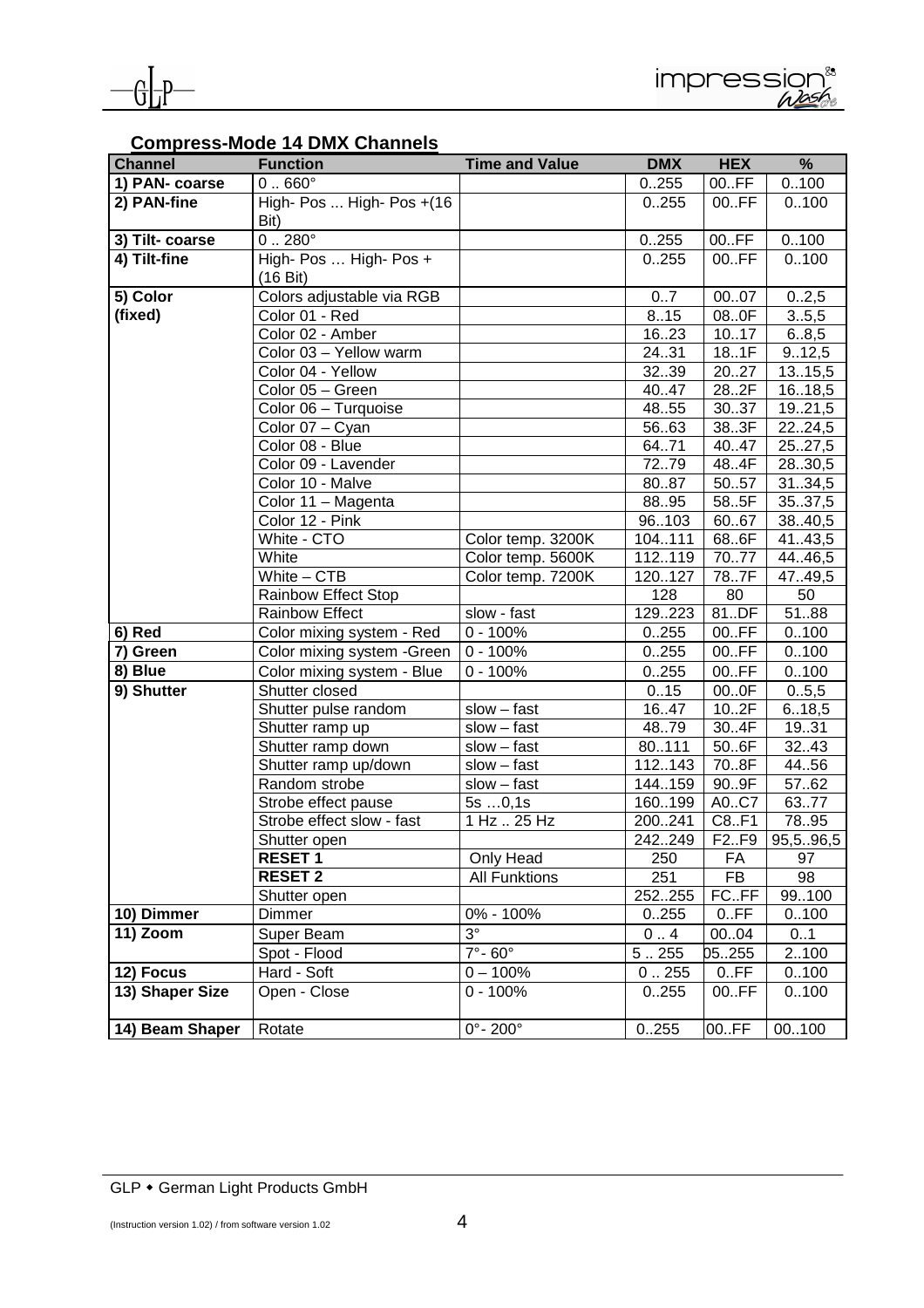| <b>Channel</b>   | <b>Function</b>                                                     | <b>Time and Value</b>                              | <b>DMX</b>      | <b>HEX</b>         | %                |
|------------------|---------------------------------------------------------------------|----------------------------------------------------|-----------------|--------------------|------------------|
| 1) PAN- coarse   | $0 \dots 660^\circ$                                                 |                                                    | 0.255           | 00.FF              | 0.100            |
| 2) PAN-fine      | High- $Pos$ High- $Pos$ + (16)                                      |                                                    | 0.255           | 00.FF              | 0.100            |
|                  | Bit)                                                                |                                                    |                 |                    |                  |
| 3) Tilt- coarse  | $0.280^{\circ}$                                                     |                                                    | 0.255           | 00.FF              | 0.100            |
| 4) Tilt-fine     | High- Pos  High- Pos + (16                                          |                                                    | 0.255           | 00.FF              | 0.100            |
|                  | Bit)                                                                |                                                    |                 |                    |                  |
| 5) Color         | Colors adjustable via RGB                                           |                                                    | 07              | 0007               | 0.2,5            |
| (fixed)          | Color 01 - Red                                                      |                                                    | 8.15            | 08.0F              | 3.5,5            |
|                  | Color 02 - Amber                                                    |                                                    | 16.23           | 1017               | 6.8,5            |
|                  | Color 03 - Yellow warm                                              |                                                    | 24.31           | $\overline{181}$ F | 9.12,5           |
|                  | Color 04 - Yellow                                                   |                                                    | 3239            | 2027               | 13.15,5          |
|                  | Color 05 - Green                                                    |                                                    | 40.47           | 28.2F              | 16.18,5          |
|                  | Color 06 - Turquoise                                                |                                                    | 48.55           | 30.37              | 19.21,5          |
|                  | Color 07 - Cyan                                                     |                                                    | 5663            | 383F               | 2224,5           |
|                  | Color 08 - Blue                                                     |                                                    | 64.71           | 40.47              | 25.27,5          |
|                  | Color 09 - Lavender<br>Color 10 - Malve                             |                                                    | 7279<br>8087    | 48.4F<br>5057      | 2830,5<br>3134,5 |
|                  | Color 11 - Magenta                                                  |                                                    | 88.95           | 58.5F              | 3537,5           |
|                  | Color 12 - Pink                                                     |                                                    | 96103           | 60.67              | 38.40,5          |
|                  | White - CTO                                                         | Color temp.                                        | 104.111         | 68.6F              | 41.43,5          |
|                  |                                                                     | 3200K                                              |                 |                    |                  |
|                  | White                                                               | Color temp.<br>5600K                               | 112119          | 7077               | 44.46,5          |
|                  | White $-$ CTB                                                       | Color temp.<br>7200K                               | 120127          | 787F               | 47.49,5          |
|                  | Rainbow Effect Stop                                                 |                                                    | 128             | 80                 | 50               |
|                  | <b>Rainbow Effect</b>                                               | slow - fast                                        | 129223          | 81.DF              | 5188             |
| 6) Red-coarse    | Color mixing system - Red                                           | $0 - 100%$                                         | 0.255           | 00.FF              | 0.100            |
| 7) Red-fine      | Color mixing system - Red-<br>low                                   |                                                    | 0.255           | 00.FF              | 0.100            |
| 8) Green- coarse | Color mixing system - Green                                         | $0 - 100%$                                         | 0.255           | 00.FF              | 0.100            |
| 9) Green-fine    | Color mixing system -                                               |                                                    | 0.255           | 00.FF              | 0.100            |
|                  | Green-low                                                           |                                                    |                 |                    |                  |
| 10) Blue- coarse | Color mixing system - Blue                                          | $0 - 100%$                                         | 0.255           | 00.FF              | 0.100            |
| 11) Blue-fine    | Color mixing system - Blue-                                         |                                                    | 0.255           | 00.FF              | 0.100            |
|                  | low                                                                 |                                                    |                 |                    |                  |
| 12) Shutter      | Shutter closed                                                      |                                                    | 0.15            | 000F               | 0.5,5            |
|                  | Shutter pulse random                                                | $slow - fast$                                      | 16.47           | 10.2F              | 6.18,5           |
|                  | Shutter ramp up<br>Shutter ramp down                                | $slow - fast$                                      | 48.79           | 30.4F<br>50.6F     | 19.31            |
|                  |                                                                     | $slow - fast$                                      | 80111<br>112143 | 70.8F              | 32.43<br>44.56   |
|                  | Shutter ramp up/down<br>Random strobe                               | $slow - fast$<br>$slow - fast$                     | 144.159         | 90.9F              | 57.62            |
|                  | Strobe effect pause                                                 | 5s0,1s                                             | 160.199         | A0C7               | 6377             |
|                  | Strobe effect slow - fast                                           | 1 Hz  25 Hz                                        | 200241          | C8.F1              | 78.95            |
|                  | Shutter open                                                        |                                                    | 242255          | F <sub>2</sub> .FF | 96100            |
| 13) Dimmer-      | <b>Dimmer</b>                                                       | 0% - 100%                                          | 0.255           | 0.FF               | 0.100            |
| coarse           |                                                                     |                                                    |                 |                    |                  |
| 14) Dimmer- fine | Dimmer low                                                          |                                                    | 0.255           | 0.FF               | 0.100            |
| 15) Color temp.  | No color temperature<br>correction                                  |                                                    | 07              | 0.07               | 02,5             |
|                  | Continuous color temperature<br>correction between 7200k -<br>3200k | Applicable for ALL<br>$\frac{1}{2}$ colors $^{5)}$ | 8.255           | 08.FF              | 3100             |

## **High Resolution (Extended)-Mode 24 DMX Channels**

GLP • German Light Products GmbH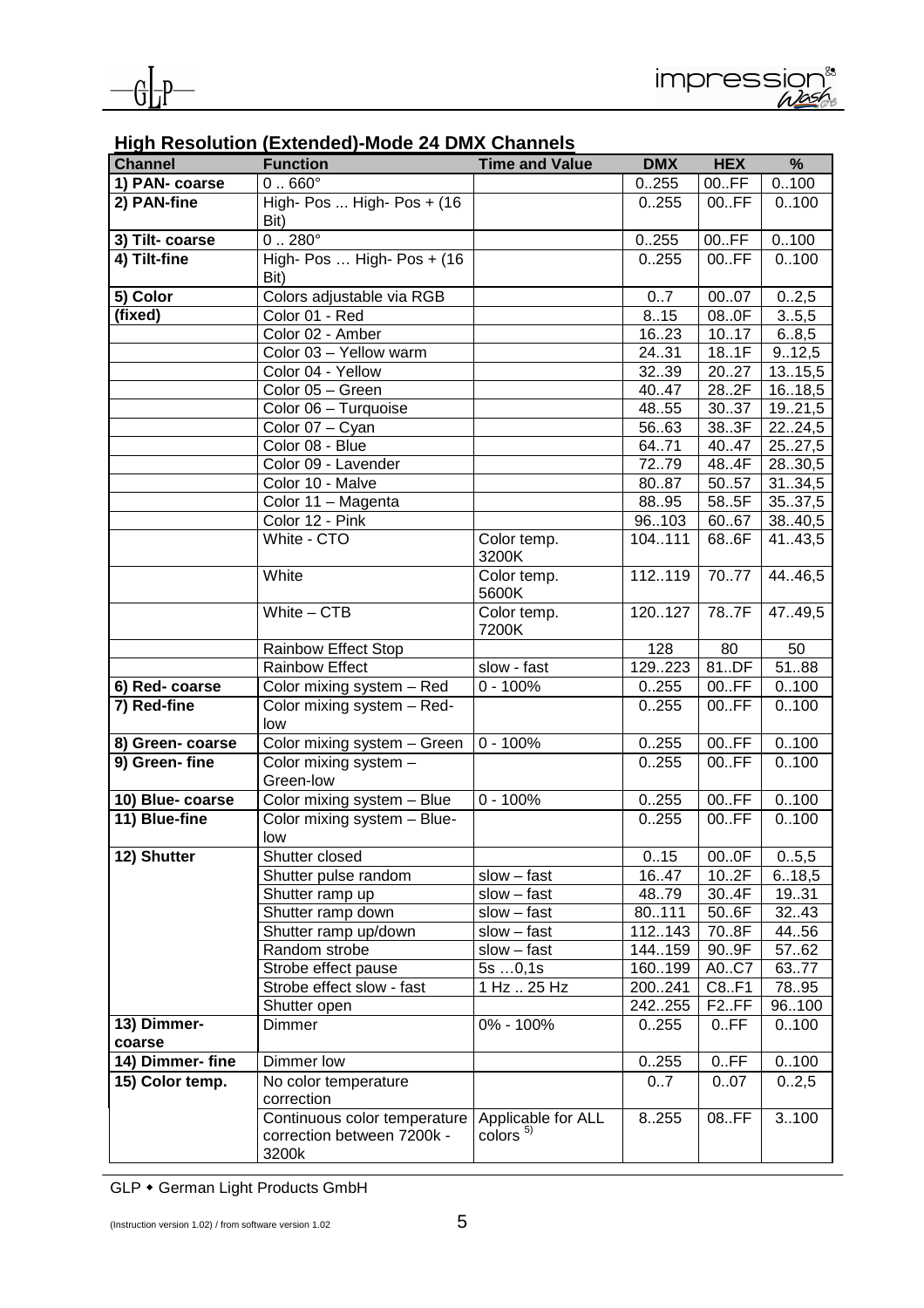

| 16) Special      | <b>RESET 1</b> |                              | 250253  | FA.FC | 9899  |
|------------------|----------------|------------------------------|---------|-------|-------|
|                  | <b>RESET 2</b> |                              | 254.255 | FD.FF | 100   |
| 17) Zoom coarse  | Super Beam     | $3^{\circ}$                  | 04      | 0004  | 0.1   |
|                  | Spot - Flood   | $7^\circ$ - 60 $^\circ$      | 5.255   | 05255 | 2100  |
| 18) Zoom fine    | Zoom low       | $(0\% - 100\%)$              | 0.255   | 0.FF  | 0.100 |
| 19) Focus coarse | Hard - Soft    | $0\% - 100\%$                | 0.255   | 0.FF  | 0.100 |
| 20) Focus fine   | Focus low      | $(0\% - 100\%)$              | 0.255   | 0.FF  | 0.100 |
| 21) Shaper Size  | Open - Close   | $0 - 100%$                   | 0.255   | 00.FF | 0.100 |
| coarse           |                |                              |         |       |       |
| 22) Shaper Size  |                | $(0\% - 100\%)$              | 0.255   | 00.FF | 00100 |
| fine             | Shaper low     |                              |         |       |       |
| 23) Beam Shaper  |                | $0^{\circ}$ - 200 $^{\circ}$ | 0.255   | 00.FF | 00100 |
| coarse           | Rotate         |                              |         |       |       |
| 24) Beam Shaper  |                | $(0\% - 100\%)$              | 0.127   | 007F  | 0050  |
| fine             | Iris low       |                              |         |       |       |

#### **Locking and unlocking the Control Panel**

The Display will auto look automatically if the Touch Panel will not use for 10s. To unlook the Touch Panel you have to press one of the menu buttons for 2s..

#### 1) **Colors**

The predefined colors can be used as start colors for the Rainbow effect. First select a desired start color, then activate the rainbow effect. All **Impression Wash One** will then begin from that color and execute the rainbow effect synchronously. Different **Impression Wash One** can have different start colors but will still execute the rainbow effect synchronously. If you choose a color different from the ones marked with  $<sup>1</sup>$  in the tables above the rainbow start-color will be red.</sup>

#### 2) **Rainbow-effect Stop**

will pause this function. After resuming the rainbow-effect will be continued with the current color.

#### 3) **The Rainbow-effect**

will run synchronously only if it is started from one of the predefined colors (see also  $<sup>1</sup>$ ) before).</sup>

#### 4) **Attention:**

Please note that shutter frequencies over 10 Hz are prohibited in some countries. Especially frequencies in the range of 5 - 12 Hz can possibly cause epileptic seizures  $\rightarrow$  continuous blink irritation with a latency period of min. 70 ms. Please also refer to the relevant legislation of each country (For Germany for example: BGI 810-4 (Anhang 2) "Sicherheit bei Produktionen und Veranstaltungen - Scheinwerfer").

#### 5) **Color Temperature**

At anytime the **Impression Wash One** can be used the color correction for every RGB color.